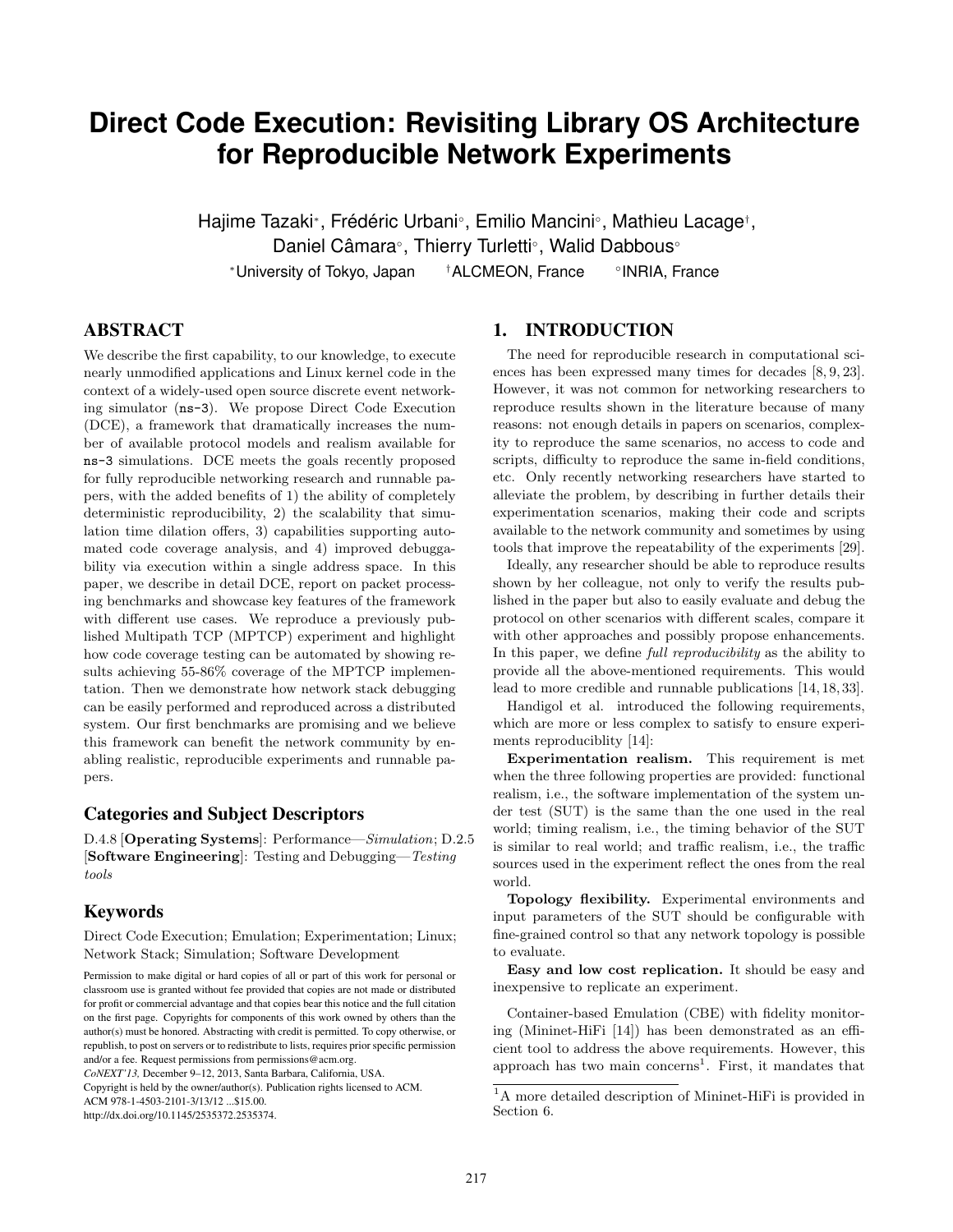

<span id="page-1-2"></span>Figure 1: Architecture of Direct Code Execution. Kernel network devices and timers are synchronized with simulated NetDevice and clock.

enough computing resources are available to run the scenario in real time and requires to monitor the CPU load of the emulation machine to ensure that performance results are meaningful. This constraint significantly restricts the range of possible experimentation scenarios that can be evaluated. Second, since each experimental node runs in a distributed way with CBE, identifying and debugging implementation issues of the SUT is a painful task because there is no integrated control of the software execution.

Therefore, we argue that it is important to satisfy the two following requirements in addition to the aforementioned:

Experimentation scalability. The range of possible experimentation scenarios should not be limited by the resources of the machine that run the experiments.

Easy debugging. It should be easy to identify possible issues in the SUT and debug them, in particular in presence of a distributed system running on multiple nodes.

In this paper, we aim to satisfy all of the five abovementioned requirements by proposing Direct Code Execution (DCE), a framework that enables fully reproducible network experimentation. DCE takes the traditional library operating system (LibOS) approach such as Exokernel [\[19\]](#page-10-4) in its core architectural design to enable running and evaluating real network protocol implementations. Since DCE uses a single-process model as a virtualization primitive, the amount of glue code is relatively higher than others (as detailed in Section [2.4\)](#page-3-0). However, tightly integrated design with the ns-3 discrete-event network simulator benefits from a rich network environment allowing fully reproducible experiments.

Our contributions in this paper include:

• The design and implementation of Direct Code Exe-cution<sup>[2](#page-1-0)</sup>, a framework that enables realistic and reproducible network experiments at large scale with debugging facilities by integrating real Linux kernel and application code with the ns-3 network simulator.

- Packet processing benchmarks to analyze its performance and comparison with the Mininet-HiFi CBE approach.
- Reproducible network experiments with different use cases that demonstrate the benefits of DCE.

The paper is organized as follows: we present the design and implementation of DCE, our proposed framework, in Section [2.](#page-1-1) Then we present micro-benchmarks obtained with DCE and Mininet-HiFi in Section [3,](#page-3-1) and showcase features of DCE with different use cases in Section [4.](#page-5-0) We discuss some future research directions in Section [5.](#page-8-1) Finally, in Section [6,](#page-8-0) we review the prior work done to enable reproducible network experiments and conclude the paper.

## <span id="page-1-1"></span>2. DCE ARCHITECTURE

The design of DCE takes its core idea from the library operating system (LibOS) architecture [\[19\]](#page-10-4) to satisfy the requirements for reproducible network experimentation. DCE is structured around three separate components as depicted in Figure [1.](#page-1-2) First, the lowest-level core module handles the virtualization of stacks, heaps, and global memory. Second, the kernel layer takes advantage of these services to provide an execution environment to the Linux network stack within the network simulator. Third, the POSIX layer builds upon the core and kernel layers to re-implement the standard socket APIs used by emulated applications.

#### 2.1 Virtualization Core Layer

Contrary to other user space virtualization environments such as UML [\[10\]](#page-10-5), DCE executes every simulated process within the same host process. This single-process model makes it possible to synchronize and schedule each simulated process in turn from the simulator event loop without having to use inter-process synchronization mechanisms. Moreover, it allows users to trace the behavior of an experiment across multiple simulated processes without the need of a distributed and usually complex debugger.

<span id="page-1-0"></span> $2$ DCE is available at  $http://code.nsnam.org/ns-3-dce.$  $http://code.nsnam.org/ns-3-dce.$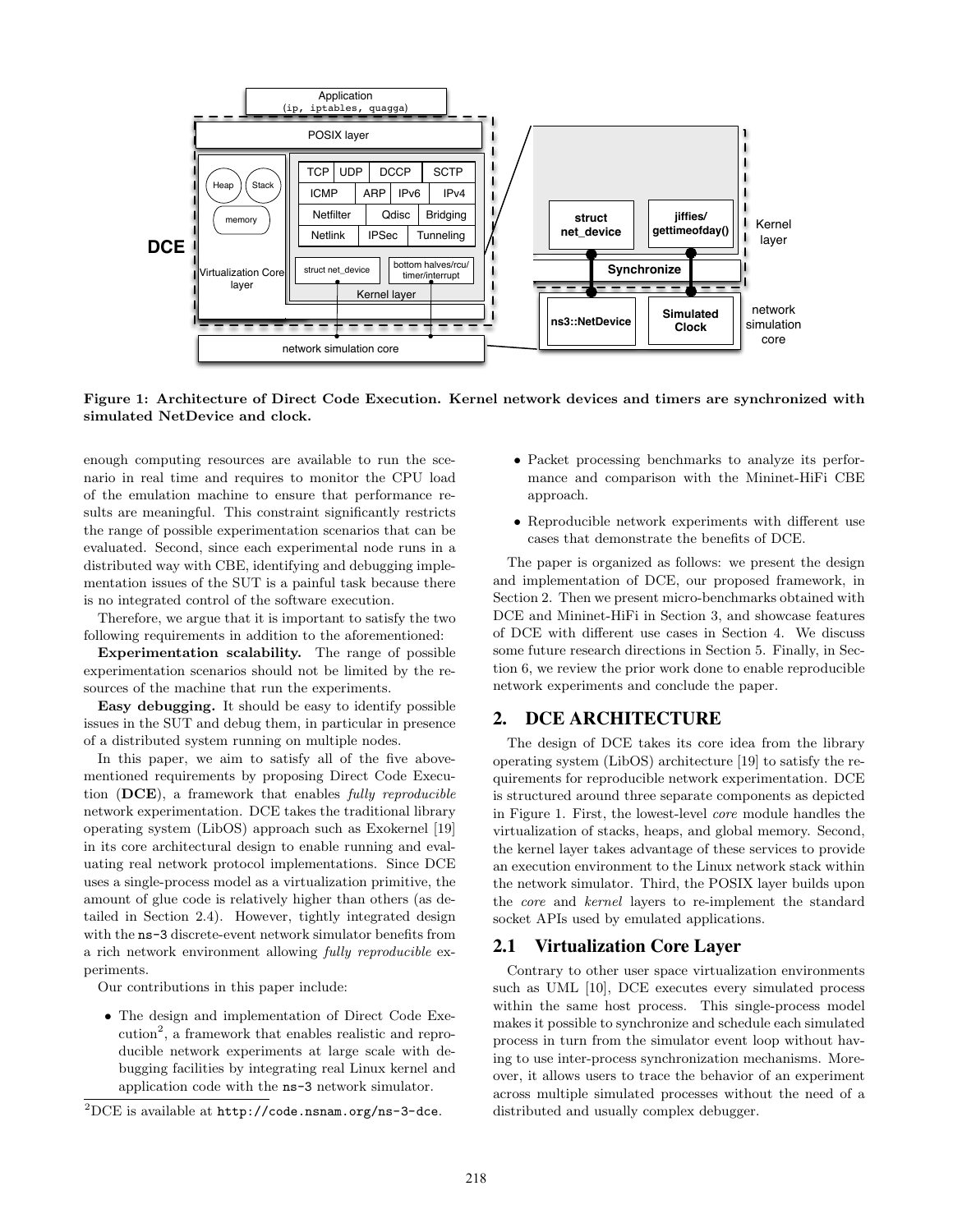<span id="page-2-0"></span>

| Version      | i386 arch | $x86-64$ arch |
|--------------|-----------|---------------|
| Ubuntu 10.04 |           |               |
| Ubuntu 11.04 |           |               |
| Ubuntu 12.04 |           |               |
| Ubuntu 13.04 |           |               |
| Fedora 14    |           |               |
| Fedora 15    |           |               |
| Fedora 16    |           |               |

Table 1: Supported environment of fast custom ELF loader.

One of the downsides of this single-process design is that we cannot rely on the host operating system to release the resources associated with each simulated process. So, it is necessary to carefully track each resource allocated by each process to handle gracefully their termination within a longrunning simulation.

For instance, by default, we manage the stack area and the Program Counter of each simulated process by creating, switching to/from and destroying a host-level thread as necessary. Threads in each simulated process are managed by our task scheduler with the synchronization in simulated host and isolated from the other simulated hosts' threads. This allows the host-level debugger to automatically gain knowledge about the location of our simulated stacks through the list of threads, thus ensuring very reliable backtraces during debugging sessions. Optionally, we provide a more efficient ucontext-based [\[3\]](#page-10-6) stack manager to allocate stack space with mmap and control the Program Counter of each simulated process by saving and restoring CPU registers entirely in user-space.

Similarly, we take great care to track and isolate the heap of each simulated process. In particular, we allocate each heap within large mmaped blocks that can easily be reclaimed as needed and then slice each of these memory blocks with a Kingsley [\[22\]](#page-10-7) allocator to implement the malloc and free functions for simulated applications.

The most challenging aspect of the single-process model, though, is the virtualization of the global memory. Since the objective of the host program loader is to ensure that every process contains no more than one instance of each global variable, we provide a specific loading mechanism to instantiate once the same global variables for each simulated instance.

To do so, each simulated process lazily saves and restores upon context switches its private copy of the global variables to/from the shared data section which was setup by the host ELF loader upon program loading.

Optionally, on a few host systems (Table [1\)](#page-2-0), we provide a replacement ELF loader that is able to avoid these data copies upon context switches by directly allocating a new pair of code and data sections for each instance of the same simulated process. This improves the memory usage of typical experiments very marginally but runtime often improves by a factor of up to 10 [\[24\]](#page-11-3).

Table 2: The number of POSIX API functions supported in DCE over time.

<span id="page-2-2"></span>

| Date       | $\#$ functions |
|------------|----------------|
| 2009-09-04 | 136            |
| 2010-03-10 | 171            |
| 2011-05-20 | 232            |
| 2012-01-05 | 360            |
| 2013-04-09 | 404            |

## <span id="page-2-3"></span>2.2 Kernel Layer

On top of these core virtualization primitives, the Kernel layer embeds the network protocol implementations found in the Linux kernel. This layer communicates with ns-3 through two well-defined interfaces. At the bottom of the Linux network stack, MAC-level network packets enter and leave the kernel through a fake struct net\_device that communicates directly with the ns-3 C++ equivalent, ns3::NetDevice. At the top of the network stack, applicationlevel payload is exchanged with socket-based applications through the kernel-level socket data structures.

Since most of the network stack configuration happens through netlink sockets, users can benefit from the standard Linux user space command-line tools (ip, iptables) to set up the necessary IP-level configuration (IP addresses, forwarding tables, firewalls, etc.). Other parameters that are only accessible through the sysctl filesystem can also be controlled by specifying path/value pairs. Each pair is set automatically by accessing the sysctl tree of static configuration variables.

Because we have tracked the most recent version of the Linux kernel for almost five years, the support code which provides the execution environment for this Kernel layer has been designed to be robust to kernel version changes. First, we minimized the number of changes to existing kernel code (20 lines across 2 files) and we targeted these changes to files that are stable. Second, we took advantage of the Linux platform abstraction API by integrating the remainder of the support code as a new independent architecture.

#### 2.3 POSIX Layer

Given the significant size of the POSIX specifications, our POSIX implementation used to replace the traditional glibc has been developed in an incremental way to provide sup-port for the subset<sup>[3](#page-2-1)</sup> of features used by the applications we already tested over DCE. As such, although we do not provide full API coverage, we have made steady progress (see Table [2\)](#page-2-2) towards being able to run most C-based applications of interest out of the box.

Most API implementations are trivial pass-thru to the corresponding function in the host C library except for those which access kernel-level resources. In particular, time-related functions (e.g., gettimeofday(2)) return simulation time instead of the wall clock time; signals are checked upon re-

<span id="page-2-1"></span><sup>3</sup>The detailed list of supported functions is available at URL [http://www.nsnam.org/docs/dce/release/1.0/](http://www.nsnam.org/docs/dce/release/1.0/manual/html/dce-user-tech.html) [manual/html/dce-user-tech.html](http://www.nsnam.org/docs/dce/release/1.0/manual/html/dce-user-tech.html).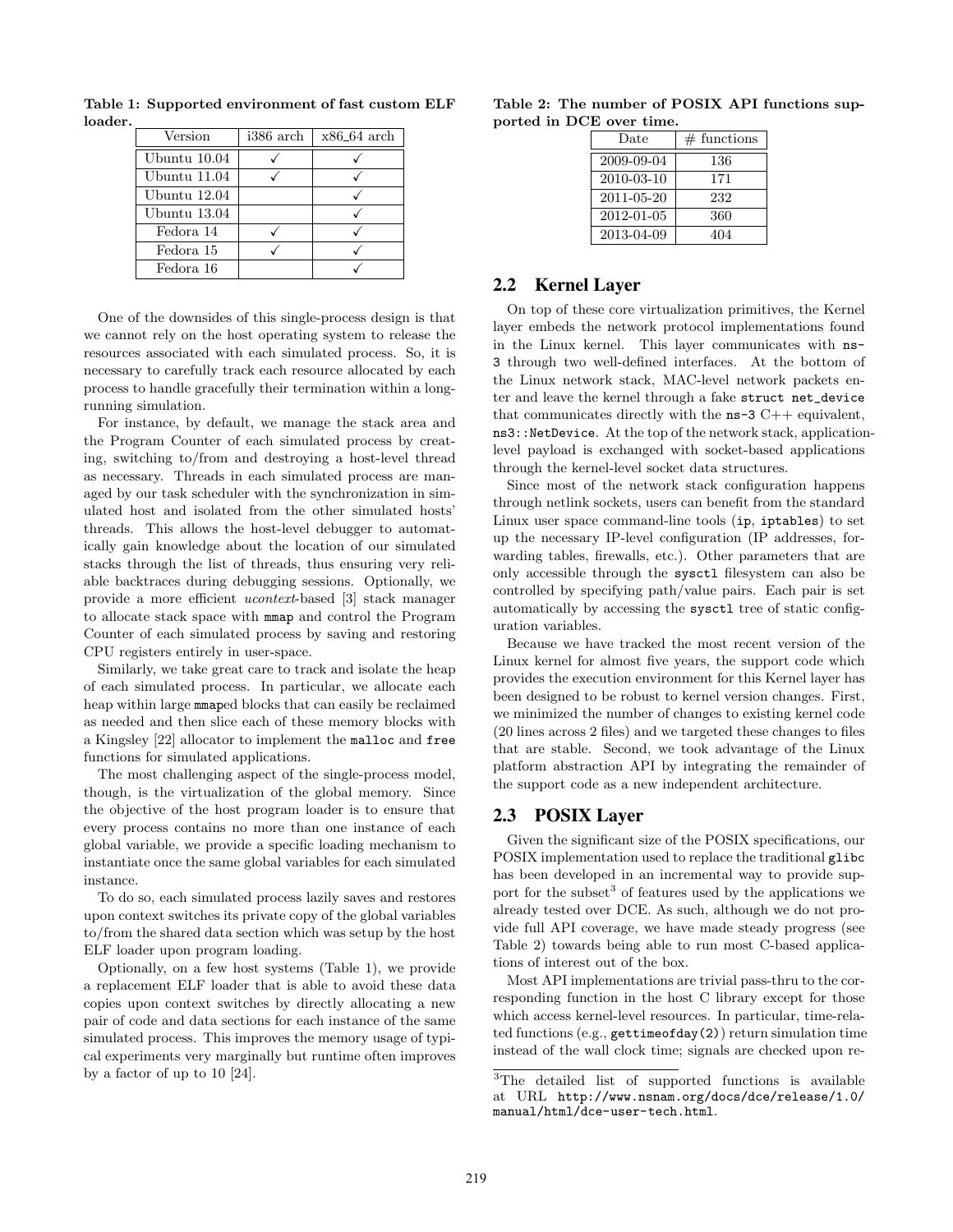turn from every interruptible function; local files are open relative to a node-specific filesystem root to ensure that two different node instances see different data and configuration files, etc.

The new socket implementation is similarly un-eventful since it merely acts as a straightforward translator layer between the application and either kernel sockets from the Kernel module or ns-3 sockets that provide access to the ns-3 TCP/IP stack.

One of the most challenging components of this POSIX implementation is the support for the fork() function. Traditionally, single address space-based POSIX implementations provide only the vfork() function because it is not easy to make two processes, sharing the same address space, see different values at the same memory location. By contrast, DCE supports the two above functions to facilitate the integration of a larger set of applications. This feature is implemented by tracking which memory locations are shared by which processes and by lazily saving and restoring these shared locations upon context switches.

## <span id="page-3-0"></span>2.4 Discussion

The LibOS approach that encapsulates kernel network stacks into a user space library, combined with the singleprocess model used in the DCE virtualization core, offers broad capability in code inspection. As a result, our design provides a complete solution for reproducibility, debuggability (through controllability), and experimentation scalability to network experiments.

The essential strengths of the LibOS approach are characterized as follows. First, it uses minimized virtualization, which allows to run multiple instances of a node on a singleprocess to obtain the controllability of experimental entities, as well as fast execution by simplifying the set up and by removing the need for (virtual) hardware initialization, filesystem checking and mounting. This optimization is particularly important when conducting a large number of experiments involving many instances of a node, as they usually take a large amount of time to initialize and execute. This has a significant impact on the easy and low cost replication requirement and represents a clear plus for the DCE framework. Second, the integration with the ns-3 network simulator enables to obtain a deterministic network stack behavior, which is required for reproducible experimentation. This determinism also benefits the experimental scalability, since experimental scenarios are not bound to the real-time constraint of available resources. Moreover, it offers a widely configurable network environment for testing purpose, which is useful to analyze previous work or network experiments using different parameters space to the System Under Test. Finally the single-process model used in DCE facilitates debugging across distributed nodes.

However, DCE suffers from several limitations. First, the use of virtual clock prevents possible interactions with the external world of ns-3 such as real routers in the Internet. Second, contrary to lower-level CPU virtualization technologies, DCE requires API-specific glue code for its POSIX and kernel support. New protocol implementations that attempt to use previously un-implemented APIs need extra work. In practice, though, as our coverage of the POSIX API increases, the probability of needing a missing function decreases. Our experience leads us to believe that we have reached sufficient coverage for a wide variety of applications. Finally, in very rare cases, protocol implementations that execute busy loops require modifications to behave correctly within DCE.

One of the concerns of using virtual clock is the timing accuracy with respect to real environments. A previous study [\[33\]](#page-11-2) presents a high-level analysis of the TCP performance between DCE-based Linux network stack and real Linux environment, and the result shows some differences between them (25-30% low goodput of DCE), but also gives similarity between them.

Although the single-process model used in DCE brings key features, it is not able to scale with very large simulation scenarios, involving millions of nodes. In such a case, a solution is to use Message Passing Interface (MPI)-based distributed simulation as a built-in service of ns-3 [\[31\]](#page-11-4). This gives the opportunity to add experimental physical machines when necessary, although it breaks the DCE single-process model, and so, makes debugging more complex.

## 2.5 Integrating a New Protocol

While the details<sup>[4](#page-3-2)</sup> of how a new protocol can be integrated within DCE vary a lot, we have observed a few recurring patterns over the past few years. In general, most of the work is relatively minor: it ranges from adding a few passthrough functions for newly-used POSIX functions to adding to the kernel build the files that contain newly-used generic functions. In some cases, extra work might be required to add support for new functionality, especially for POSIXbased protocol implementations. For example, when a new protocol uses a thread synchronization primitive that we do not support yet.

Kernel-based protocols rarely create problems in and of themselves. However, when these protocol implementations are based on ancient versions of the kernel, it can be sometimes necessary to first port them to a more recent Linux kernel before they can be used in DCE.

In the following sections, we evaluate the performance of DCE and compare our approach with other techniques.

## <span id="page-3-1"></span>3. PERFORMANCE EVALUATION

To investigate the performance overhead of packet processing that is consumed during transmitting and forwarding at simulated nodes, we measure the maximal packet processing rate that the host machine is able to process. The experiments were performed on an Intel Xeon 2.8 GHz with 8 GB of RAM, and the virtualized network stack from the Linux 2.6.36 kernel. We set up a linear daisy chain topology, where nodes are arranged in a line. Every node, apart

<span id="page-3-2"></span><sup>4</sup>See the DCE manual at [http://www.nsnam.org/docs/](http://www.nsnam.org/docs/dce/manual/html/index.html) [dce/manual/html/index.html](http://www.nsnam.org/docs/dce/manual/html/index.html). Note also that the bake building and integration tool is used to make easier the DCE installation procedure, see [http://www.nsnam.org/](http://www.nsnam.org/docs/bake/tutorial/html/index.html) [docs/bake/tutorial/html/index.html](http://www.nsnam.org/docs/bake/tutorial/html/index.html).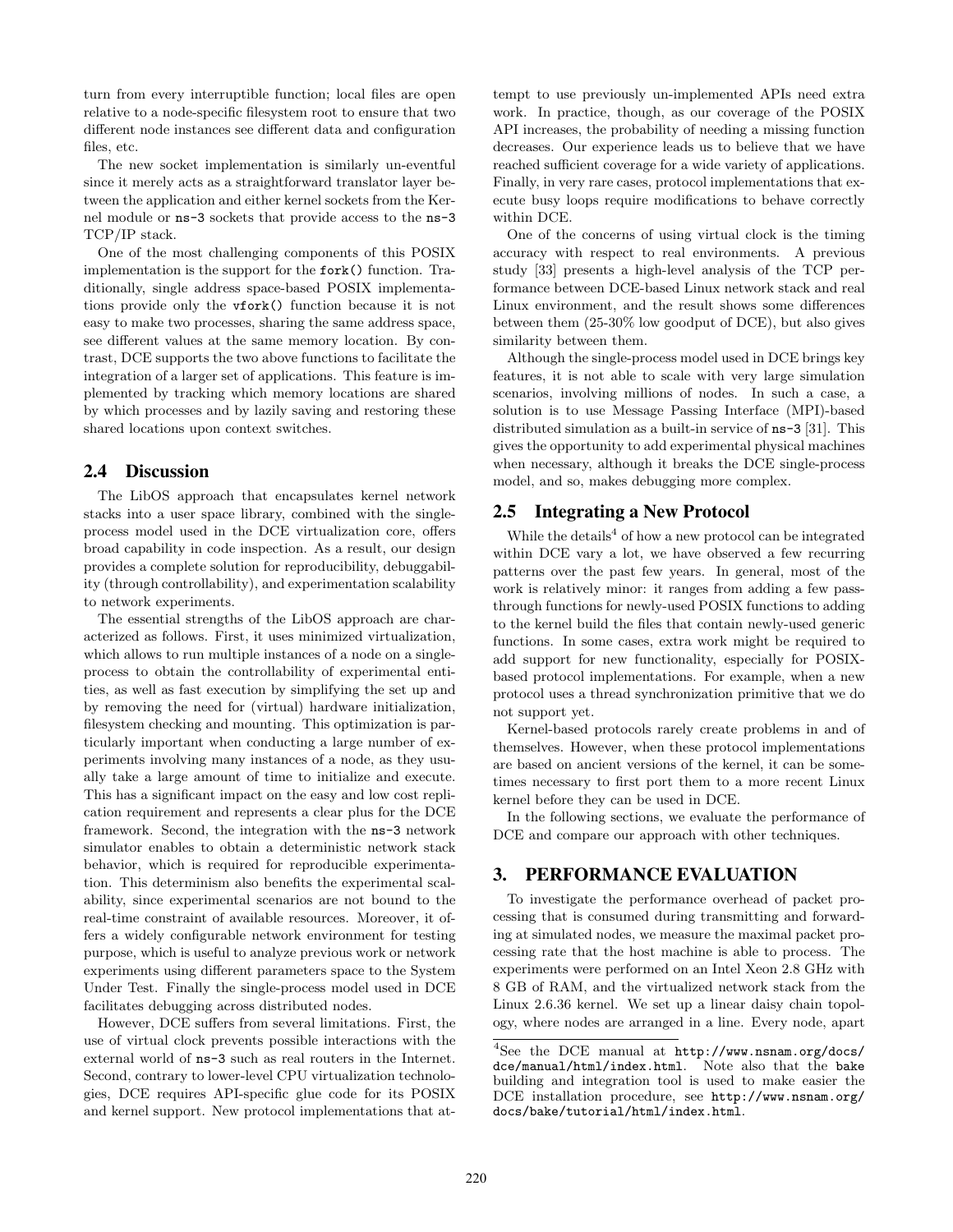

<span id="page-4-0"></span>Figure 2: Experimental topology to estimate packet processing rate.



<span id="page-4-1"></span>Figure 3: Packet processing performance as a function of the number of nodes: Mininet-HiFi has lower overhead than DCE.

from the two nodes at the ends, is connected to two other nodes as depicted in Figure [2.](#page-4-0) A UDP constant bitrate flow (100 Mbps) is transmitted from the client node to the server node. To avoid congestion issues, the link bandwidth is set to 1 Gbps, higher than the data sending rate.

Emulated network technologies working in real time have their capacity bounded by the host machine processing power and by the size of the emulated topology. DCE, instead, runs in simulated time so it can handle through time dilation all the traffic without data losses, even though the experiment may sometimes take longer to run than the real-time scenario would take. In other words, in DCE only the execution time of the experiment depends on the hardware capacity, while the experiment results are not impacted by the available resources of the machine. Here, we compare DCE with Mininet-HiFi [\[14\]](#page-10-2), which is one of the most promising real time emulation networks tool available. We used Mininet-HiFi Version 2.0.0 over an Ubuntu machine running Linux 2.6.36 kernel, the same used for the DCE tests.

The performance of DCE and Mininet-HiFi shown in Figure [3](#page-4-1) are calculated by counting the number of received packets and dividing it by the elapsed wall clock time of each experiment<sup>[5](#page-4-2)</sup>. Mininet-HiFi experiments run for 50 seconds and DCE experiments run for 50 simulated seconds. The packet size used in both cases is set to 1470 bytes. Even though DCE is able to process faster with a small number of nodes (less than 8), the packet processing rate per wall



<span id="page-4-3"></span>Figure 4: Sent and received packets in function of the number of hops, when running a client/server CBR UDP session for 50s. Note that there is no packet loss in DCE, while Mininet-HiFi starts losing packets when the number of hops exceeds 16.



<span id="page-4-4"></span>Figure 5: Wall clock time for different sending rates and number of hops with DCE, running a client/server UDP session for 100s. DCE runs slower or faster than real time depending on the scale of scenario but provides accurate results in all cases.

clock time decreases as the number of nodes in the network increases. This indicates Mininet-HiFi has lower overhead than DCE to process packets which means that reproducing experiments with DCE might take longer time than with Mininet-HiFi. This is not, however, the most important performance metric when reproducing network experiments.

In order to illustrate the limit beyond which experimental results are not accurate, we report in Figure [4](#page-4-3) the maximum throughput that Mininet-HiFi is able to handle. With the machine used to perform the tests, the upper-bound traffic for Mininet-HiFi remains stable when the number of nodes is less or equal to 16. When the number of nodes exceeds 16, we observe the presence of packet loss and that the packet processing capacity starts to decrease. This behavior is expected because the machine used for emulation has limited

<span id="page-4-2"></span><sup>5</sup> In all of the experimental results in this paper, you can click on figures/tables in the PDF to get more information about each result and instruction to reproduce it.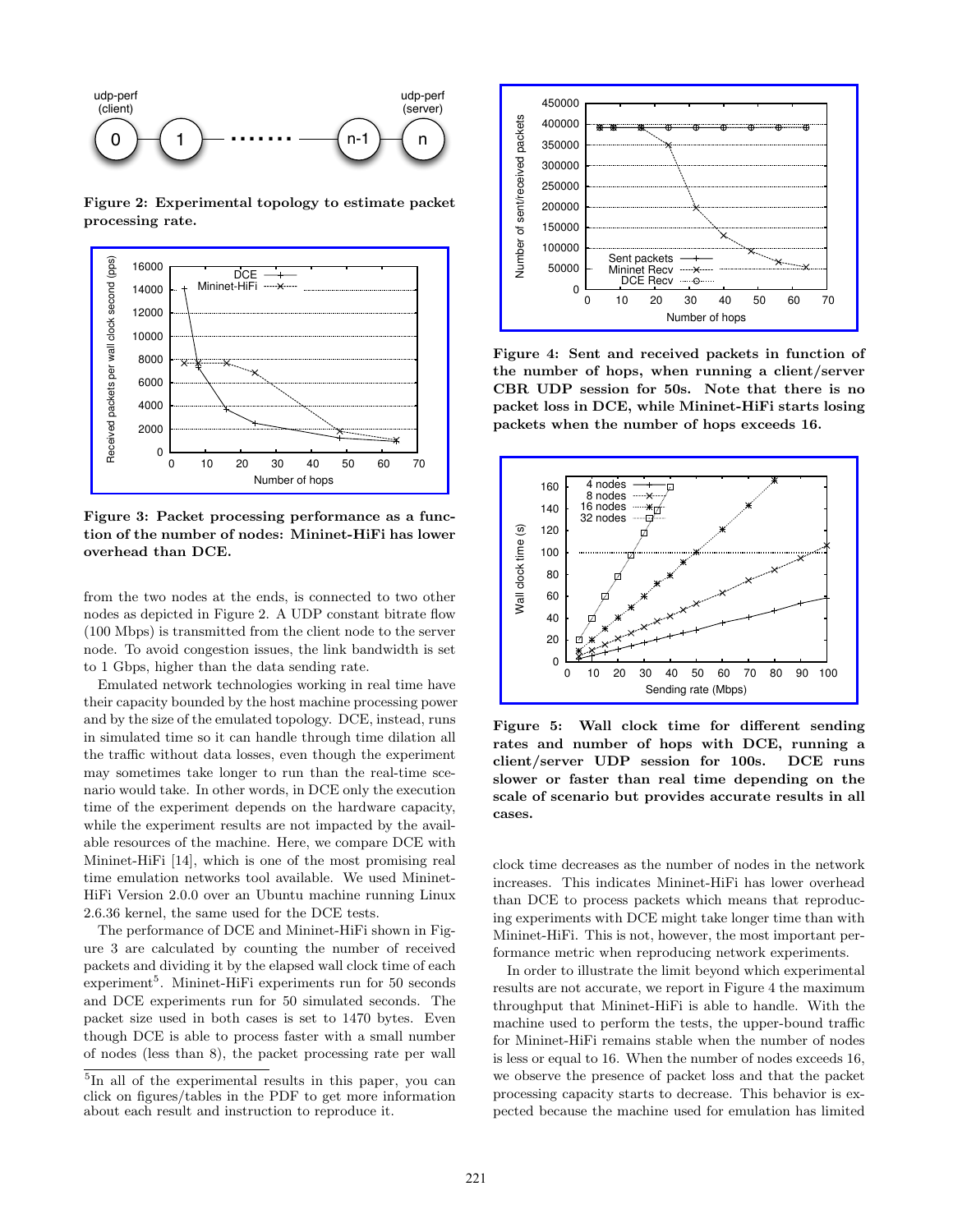

<span id="page-5-2"></span>Figure 6: Network setup for the MPTCP experiment (left) and the result of original experiment [\[30\]](#page-11-5) (right).

available hardware resources which may impact the performance of real time emulation of CPU-greedy experiments.

To analyze the relationship between the execution time and the data rate for different number of nodes with DCE, we sent a constant bitrate for 100 simulated seconds. We ran the experiment for different data rates and number of hops. In particular, in Figure [5,](#page-4-4) the data rates from 5 to 100 Mbps, and for 4 to 32 hops are reported. For less complex experiment scenarios (with lower number of nodes and/or sending rate), DCE runs the experiments faster than it would take to run in the real world (i.e., 100 seconds). As expected, the measured execution time linearly increases with the amount of traffic handled during the simulation, matching closely their linear regression.

# <span id="page-5-0"></span>4. DCE USE CASES

This section illustrates key features of the DCE framework with different use cases. First, we replay an existing network experiment found in the literature with the same software over DCE  $(§ 4.1)$  $(§ 4.1)$ . Then, we evaluate the degree of configurability of the network environment offered by DCE using the code coverage metric  $(\S 4.2)$  $(\S 4.2)$ . Finally, we showcase DCE debugging facilities on distributed nodes  $(\S$  [4.3\)](#page-7-0).

#### <span id="page-5-1"></span>4.1 Experimentation Reproducibility

In this section, we evaluate the reproducibility of DCE with Linux network stack experimentation by replaying an experiment described in the literature: a Multipath TCP (MPTCP) experiment presented in paper [\[30\]](#page-11-5). We present 1) the ability of rough reproducibility of an existing experiment by using the same software, and 2) full reproducibility of existing experiments when conducting the experiment with DCE on different versions of the OS.

MPTCP is an extension of the standard TCP allowing to use multiple subflows with different IP addresses without modifying user space applications. Basically, this new transport protocol makes it possible to increase the throughput of an application by running it over multiple links. In this use case, two wireless links (LTE and Wi-Fi) are set up on a simulated host and these two links are simultaneously used



<span id="page-5-5"></span>Figure 7: Goodput obtained with MPTCP and TCP over LTE/Wi-Fi using ns-3 DCE in function of receive/send buffer size.

to increase the application throughput. Note that in the original scenario [\[30\]](#page-11-5), a 3G connection was used instead of LTE, but we had to replace it with a LTE link of similar characteristics because such a 3G link is not yet available within ns-3.

Figure [6](#page-5-2) illustrates the network setup for this experiment along with the plot from the original experiment<sup>[6](#page-5-3)</sup>. We created this topology with ns-3 version 3.17 running over Ubuntu 10.04 x86 64 version. Then we configured DCE to run the MPTCP Linux implementation [\[5\]](#page-10-8), the iproute utility, and iperf without any modification to the original implementations[7](#page-5-4) . Our approach, based on simulation virtual time, does not require specific machine setup as it is the case in the original experiment since the CPU and memory re-

<span id="page-5-4"></span><span id="page-5-3"></span> ${}^{6}$ For copyright reasons, we plotted the original data by hand instead of including the original curve from the NSDI paper.  $7$ Note that DCE requires a minor modification of iperf when using UDP, but this is not the case in this setup as it uses TCP. See [http://www.nsnam.org/docs/dce/release/](http://www.nsnam.org/docs/dce/release/1.1/manual/html/dce-user-newapps.html#example-dce-with-iperf-dce-iperf) [1.1/manual/html/dce-user-newapps.html#example-dce](http://www.nsnam.org/docs/dce/release/1.1/manual/html/dce-user-newapps.html#example-dce-with-iperf-dce-iperf)[with-iperf-dce-iperf](http://www.nsnam.org/docs/dce/release/1.1/manual/html/dce-user-newapps.html#example-dce-with-iperf-dce-iperf) for more information.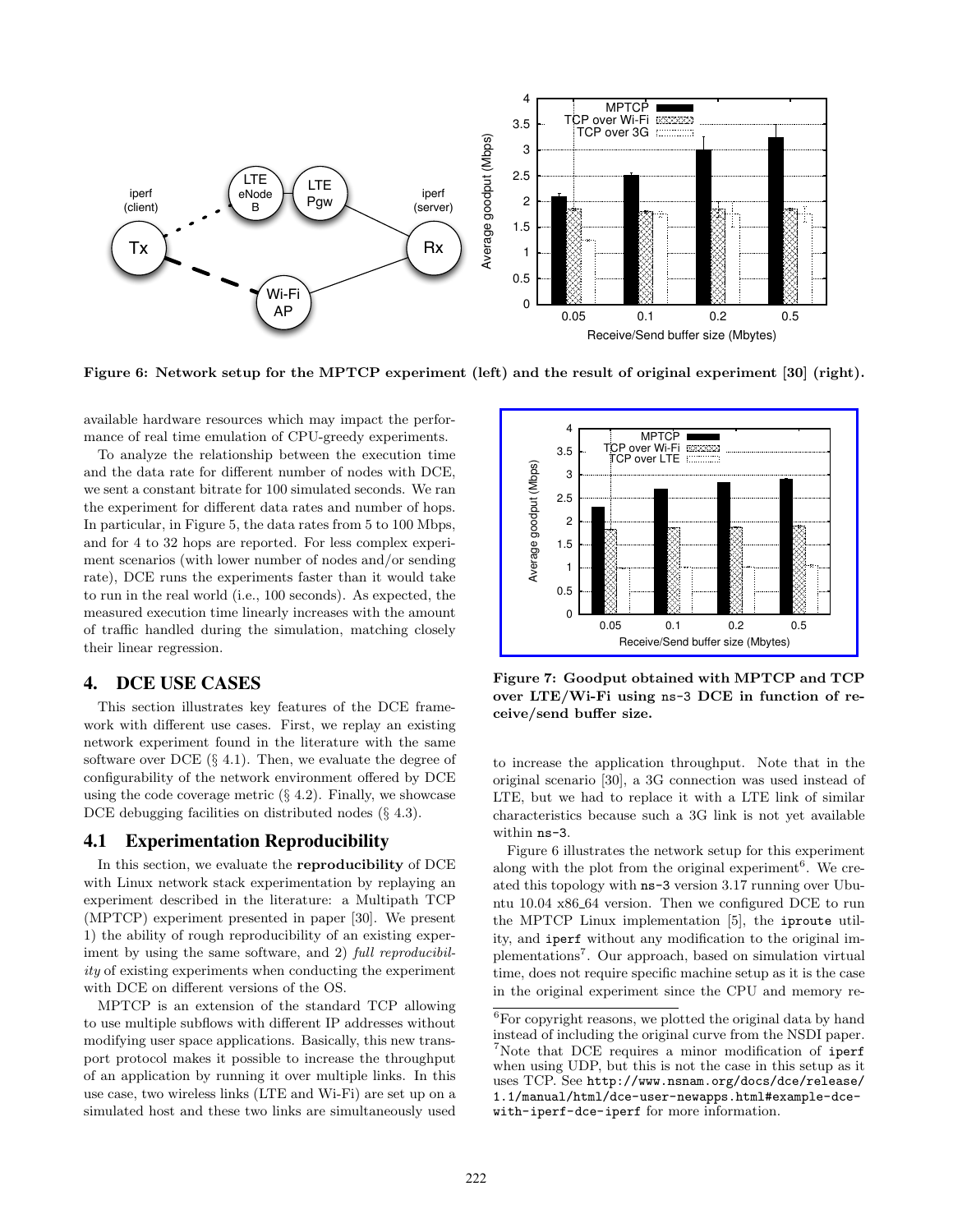<span id="page-6-1"></span>Table 3: Measured goodput by different platforms: full reproducible experimental results achieved among different platforms.

| Environment           | MPTCP (Mbps)  | $LTE$ (Mbps)  | Wi-Fi (Mbps)  |
|-----------------------|---------------|---------------|---------------|
| $CentOS6.2-64-KVM$    | $2.67787e+06$ | $1.00382e+06$ | $1.85387e+06$ |
| Ubuntu $1210-64$ -KVM | $2.67787e+06$ | $1.00382e+06$ | $1.85387e+06$ |
| Ubuntu $1204-64-P$ hy | $2.67787e+06$ | $1.00382e+06$ | $1.85387e+06$ |
| Ubuntu1204-64-KVM     | $2.67787e+06$ | $1.00382e+06$ | $1.85387e+06$ |

<span id="page-6-2"></span>Table 4: Code coverage of network tests for the MPTCP implementation, where Lines, Functions and Branches are the ratio of declared and tested lines/functions/branches in the code file, respectively.

|                   | Lines     | Functions | <b>Branches</b>      |
|-------------------|-----------|-----------|----------------------|
| mptcp_ctrl.c      | 76.3 %    | 86.7 %    | 59.9 %               |
| mptcp_input.c     | $66.9\%$  | $85.0\%$  | 57.9 $\overline{\%}$ |
| $mptcp_ipv4.c$    | 68.0 %    | $93.3\%$  | 43.8 %               |
| mptcp_ipv6.c      | 57.4 %    | 85.0 %    | 45.2 %               |
| mptcp_ofo_queue.c | 91.2 %    | 100.0 %   | 89.2 %               |
| mptcp_output.c    | 71.2 %    | 91.9 %    | 58.6 %               |
| mptcp_pm.c        | $54.2~\%$ | 71.4 %    | $40.5~\%$            |
| Total             | 68.0 %    | $85.9~\%$ | $54.8~\%$            |

sources will not impact the performance results. The buffer size was configured with the following set of Linux kernel parameters: .net.ipv4.tcp\_rmem, .net.ipv4.tcp\_wmem, .net.core.rmem\_max, and .net.core.wmem\_max.

Figure [7](#page-5-5) reports the average received goodput at the right node (Rx) using a single TCP connection over Wi-Fi, a single TCP connection over LTE and an MPTCP connection, along with the 95% confidence interval computed for 30 replications using different random seeds in function of the receive/send buffer size. Unsurprisingly, we note that the goodput obtained with the DCE-based experiment increases when the buffer size increases as the original paper demonstrated, but the performance differs from the original result in the following ways. First, for the two TCP measurements (over LTE and Wi-Fi), no significant goodput improvement is observed when increasing the buffer size, while the impact is more noticeable on the TCP over 3G link experiment of the original paper. Second, the maximum goodput achieved for MPTCP is ranging from 2.2Mbps to 2.9Mbps while it is ranging from 2Mbps to 3.2Mbps in the original paper. The differences observed could be due to different end-to-end delays between the two experiments, as the round-trip-time can have a significant impact on the throughput performance.

Although we observe some differences with the original performance results when using the same software implementations, DCE could reproduce a similar trend of results for the MPTCP goodput. Note that DCE performance results are similar to the ones reported in [\[1\]](#page-10-9) with Mininet-HiFi, where authors also noticed that link characteristics have a high impact on goodput performance.

In addition to the above experiment and for proof of concept, we conducted the same simulation with four different environments (Ubuntu 12.04 64bits version on physical machine, CentOS6.2 64bits, Ubuntu 12.10 64bits, and Ubuntu 12.04 64bits versions over KVM). Performance results obtained (shown in Table [3\)](#page-6-1) are rigorously identical across all the different environments. This full reproducibility obtained with deterministic performance results is an important asset while (1) reproducing experiments of other researchers, (2) analyzing the impact of some parameters on the performance of the system or (3) comparing different implementations of the same protocol in the same network conditions.

# <span id="page-6-0"></span>4.2 Increasing Code Coverage

The second use case aims to demonstrate DCE flexibility to configure the network environment parameters of experiments by examining the code coverage of the networking protocol stack under test. Code coverage is usually used as a quality metric of software development to measure how thoroughly test programs exercise with the system under test. However, it is also useful to understand how many parameters an experimental system exposes in a specific network experiment since the number of lines, functions, and branches covered by test programs reflect the number of different inputs (i.e., parameters) injected into the system under test with the support of ns-3. Moreover, coverage tests shall be deterministically executed in order to ensure they cover the whole implementation. So, the virtual clock of ns-3 is helpful in such a case.

For this use case, we used the same MPTCP code as in § [4.1](#page-5-1) and wrote four test programs by using iproute utility for IPv4 and IPv6 addresses configuration, quagga to set up route information, and iperf as a traffic generator in the experimental topology. We also added an Ethernet type of link with different packet loss ratio and link delay to induce the behaviors of protocols. Then we ran these test programs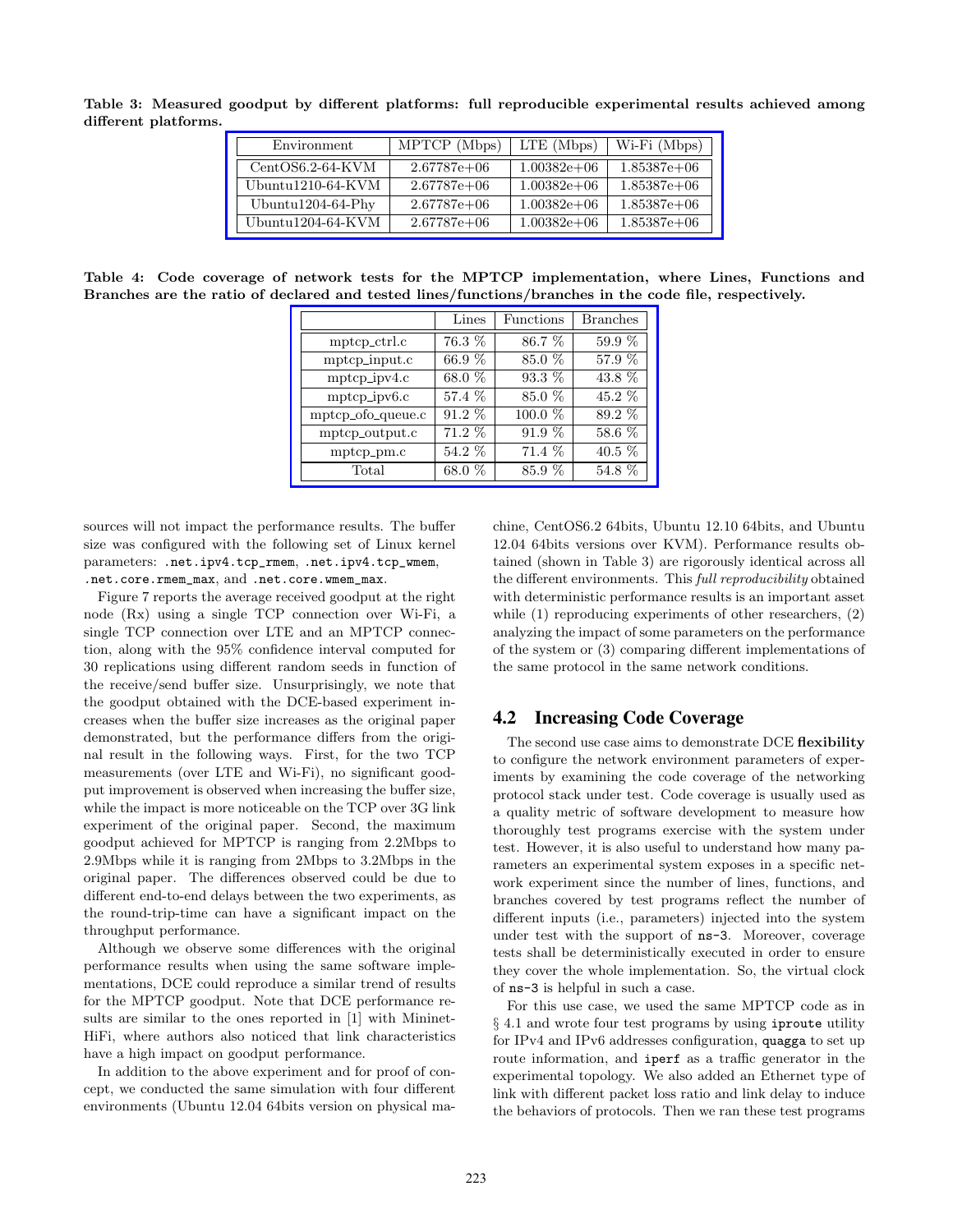Table 5: Memory check obtained with valgrind on Linux (2.6.36).

<span id="page-7-2"></span>

|                          | type of error             |
|--------------------------|---------------------------|
| $tep$ _input.c:3782      | touch uninitialized value |
| $af_{\text{key}.c:2143}$ | touch uninitialized value |

to measure and analyze the code coverage of the MPTCP kernel code by gcov tool .

The code coverage results are shown in Table [4.](#page-6-2) We do not yet cover 100% code of MPTCP, which requires addi-tional effort to write test scenarios and programs<sup>[8](#page-7-1)</sup>. However, the high code coverage (between 55-86 %) has been achieved with a small amount of effort, with about 1K LoC for four test programs in a couple of days in our case including different network topologies, different traffic patterns, as well as randomized values to link errors such as packet corruptions and losses.

This use case demonstrates that DCE allows one to configure various parameters for network experiments in a flexible way with the interactions of publicly available user space applications (e.g., iperf, quagga, and several Linux command line utilities), and without much effort for writing test programs.

# <span id="page-7-0"></span>4.3 Easy Debugging

This third use case illustrates the fine-grained debuggability feature of DCE by conducting dynamic memory analysis using the valgrind tool, and per-node debugging with gdb. What makes the use of such analysis tools with DCE straightforward is that this framework encapsulates the network stack into a user space library with a single process.

valgrind: valgrind is a dynamic program analysis tool that includes key features for programmers such as memory error detection. DCE jointly used with valgrind allows to investigate, in a reproducible environment, memory errors in a network stack implemented within the kernel space. Furthermore, this functionality is also available for programs that run on multiple distributed nodes using a single valgrind profiler.

Table [5](#page-7-2) reports errors detected by valgrind with 2.6.36 version of the Linux kernel running over DCE. Although all tests including IPv4/IPv6 tcp, udp, raw socket, and Mobile IPv6 are passed, we successfully detected two errors related to invalid access of uninitialized memory, which still exist in the latest version of Linux kernel<sup>[9](#page-7-3)</sup>.

gdb: The single-process model used in the DCE virtualization core facilitates debugging of network stacks. For example, it is possible with DCE to inspect a problematic state by putting a breakpoint in the code of a specific node. Although many solutions are available to debug distributed processes in a single debugger front-end, DCE has the specificity to provide full reproducibility of bugs with determinis-



<span id="page-7-4"></span>Figure 8: Scenario to debug node handoff.

| (gdb) b mip6_mh_filter if dce_debug_nodeid()==0<br>Breakpoint 1 at 0x7ffff287c569: file net/ipv6/mip6.c, line 88.<br><continue></continue> |
|--------------------------------------------------------------------------------------------------------------------------------------------|
| $(gdb)$ bt 4                                                                                                                               |
| mip6_mh_filter (sk=0x7ffff7f69e10, skb=0x7ffff7cde8b0)<br>#0                                                                               |
| at net/ipv6/mip6.c:109                                                                                                                     |
| 0x00007ffff2831418 in ipv6_raw_deliver<br>#1                                                                                               |
| (skb=0x7ffff7cde8b0, nexthdr=135)                                                                                                          |
| at net/ipv6/raw.c:199                                                                                                                      |
| 0x00007ffff2831697 in raw6_local_deliver<br>#2                                                                                             |
| (skb=0x7ffff7cde8b0, nexthdr=135)                                                                                                          |
| at net/ipv6/raw.c:232                                                                                                                      |
| 0x00007ffff27e6068 in ip6_input_finish (skb=0x7ffff7cde8b0)<br>#3                                                                          |
| at net/ipv6/ip6_input.c:197                                                                                                                |
| (More stack frames follow)                                                                                                                 |
|                                                                                                                                            |

<span id="page-7-5"></span>Figure 9: Call stack backtracking of Linux network stack of Mobile IPv6 code with a break condition.

tic behavior of network protocols, which helps a lot in identifying implementation issues.

To demonstrate the following debugging session, we built the basic network topology illustrated in Figure [8.](#page-7-4) This scenario simulates a node handoff across two Wi-Fi access points along with signaling messages exchanged to provide mobility transparency through the Mobile IPv6 protocol implementation of the Linux network stack. We used the umip [\[2\]](#page-10-10) user space application for Mobile IPv6 signaling over DCE. Figure [9](#page-7-5) shows the debugging session corresponding to the bug detected by the Linux kernel community [\[35\]](#page-11-6). Basically, we inspect the state of a specific node when a binding registration message transmitted by the mobile node reaches the Home Agent (HA); we put a breakpoint in node number 0 (corresponding to the HA) in order to analyze the change of state triggered by the mobile node movement.

It is worth noting that the memory analysis done with valgrind as well as the sequence obtained with gdb, shown in Figure [9,](#page-7-5) are deterministic. In particular, possible incorrect memory accesses and message transmission times obtained for the umip application, for the node movement, and for the handoff duration will remain identical to those obtained in different runs. In this manner, bugs can easily be reproduced, which is a key feature while debugging code, especially in distributed systems. Note that it is possible to add randomness into the simulations, such as packet arrival timings, process scheduling timings, random failure injections in a controlled manner thanks to the ns-3 pseudo randomizer. In particular, this may help in identifying bugs dependent on specific timings or conditions.

<span id="page-7-1"></span><sup>8</sup>The latest result is available at [http://ns-3-dce.cloud.](http://ns-3-dce.cloud.wide.ad.jp/jenkins/job/daily-mptcp/cobertura) [wide.ad.jp/jenkins/job/daily-mptcp/cobertura](http://ns-3-dce.cloud.wide.ad.jp/jenkins/job/daily-mptcp/cobertura).

<span id="page-7-3"></span> $^{9}$ Linux 3.9.0 (June 2013)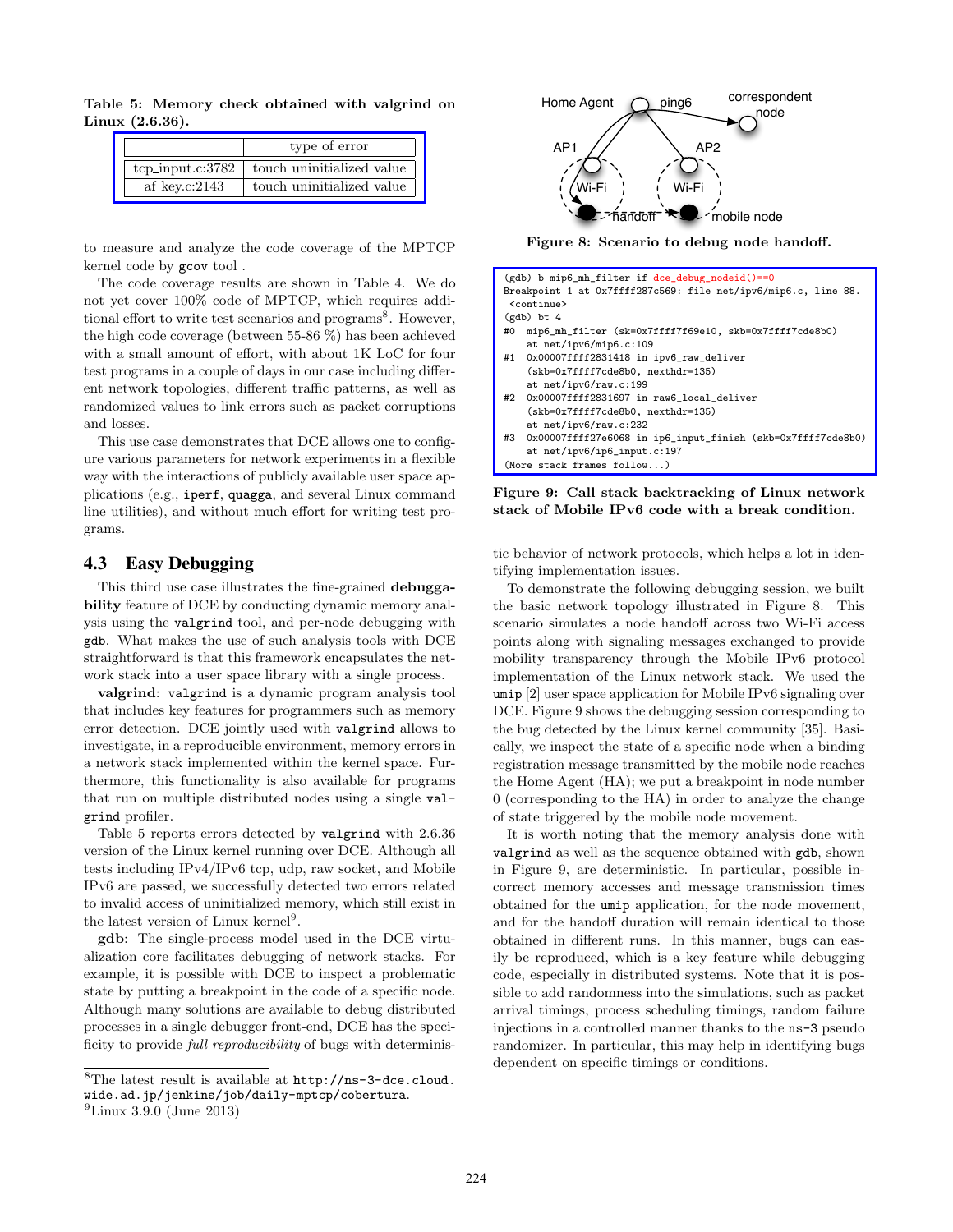## <span id="page-8-1"></span>5. FUTURE DIRECTIONS

In this section we present some other uses of DCE along with possible future research directions.

On-demand network stack experimentation over public network testbeds. Numerous research activities concern the design of virtualization primitives specific to network emulation testbeds (NET). One of them focuses on how to enable fine-grained privileged access for users on public testbeds such as PlanetLab [\[6,](#page-10-11) [27\]](#page-11-7). In such a network platform, resources are shared among a bunch of users and are controlled by the testbed operator. In particular, it is necessary to prevent conducting experiments that require network stack modifications on testbed nodes. In such a case, DCE is an interesting approach to consider because it enables to run, at user space, a new network stack without requiring root privileges. For instance, this feature is very useful to study the performance of new network protocols implemented in kernel space over shared testbeds such as PlanetLab.

Lightweight virtualization. A user space network stack is similar to a lightweight virtualization primitive that can be used on resource-constrained environments such as smartphones or tiny sensors. It is likely that the need of lightweight virtualization to introduce new network protocols and architectures over resource-limited nodes, without replacing new kernel network stack, will increase over the next few years.

Foreign OS support. DCE is a self-contained entity in user space. It is able to execute network stacks with multiple versions of Linux kernels $^{10}$  $^{10}$  $^{10}$ . This feature enables to evaluate the impact of different operating systems on the performance of the system under test by just replacing the kernel layer part  $(\S 2.2)$  $(\S 2.2)$  with different operating system, for example, a BSD-based OS on Linux host. This is not possible to perform with CBE approaches [\[7,](#page-10-12) [14,](#page-10-2) [15,](#page-10-13) [25,](#page-11-8) [28,](#page-11-9) [34\]](#page-11-10) because they should share the kernel image between the hosted operating system and the guest emulated host.

#### <span id="page-8-0"></span>6. RELATED WORK

Full virtualization provides generic testing environments by running network software prototypes in VMs but suffers from scalability limitation (due to memory and CPU overhead) and non-reproducibility (due to variability introduced by hypervisor scheduling). This section highlights previous research efforts to enhance the evaluation of network experimentation, in particular on virtualization . We classify hereafter the various approaches and discuss if they meet the requirements identified in Section [1,](#page-0-1) especially the experimentation reproducibility, scalability and easy debuggability.

Container-based emulation (CBE) (CORE [\[4\]](#page-10-14), Trellis [\[7\]](#page-10-12), IMUNES [\[28\]](#page-11-9), vEmulab [\[15\]](#page-10-13), Crossbow [\[34\]](#page-11-10), Mininet [\[25\]](#page-11-8), Mininet-HiFi [\[14\]](#page-10-2)) is based on lightweight virtualization technologies enabling a large number of VMs to run on the same emulation machine. This approach allows a wide range of network environments to be fed within the experiments, without the hurdle of building/maintaining real networks. However, as all containers must run on top of the same kernel, there is no strong separation between the virtual systems. The behavior of the network stacks is therefore not completely reproducible as it depends on the type of virtualized OS scheduler and on the resources available on the emulation machine. Recently, Mininet-HiFi [\[14\]](#page-10-2) has proposed to alleviate this problem by adding resource isolation to reduce variability and monitoring to estimate the performance fidelity obtained from network experiments. However, performance results obtained are only meaningful and reproducible when the CPU resources of the emulation machine are sufficient to run the experiment in real time, which limits the scale of scenarios that can be evaluated with such an approach.

Time Dilation [\[13\]](#page-10-15) provides the illusion to an operating system and its applications that time is slower than physical time. Data arriving from a network interface will therefore appear to arrive faster, but the system will experience more cycles per perceived second from the processor and the number of cycles available to each arriving byte remains constant. This approach is proposed mainly to check whether the network is the bottleneck for a given system, providing a low-cost mechanism for determining the potential benefits of higher performance network interconnects before committing an upgrade. The idea is however more general and can be applied to adjust the clocks between network stacks running in the VMs and an underlying emulated network, thus removing the real time operation constraint required to get meaningful results.

SliceTime [\[36\]](#page-11-11) provides speed adjustment for a real software prototype running in a VM on top of a simulated network topology. Instead of slowing down the time by a constant factor as done by time dilation, a synchronizer controls the execution of the network simulation and the software prototypes and interrupts the execution of the prototype or the simulation at times to achieve precise clock alignment. To enable this suspension, the software prototypes are hosted inside virtual machines for means of control. This approach allows better scalability and reduces variability. Our approach based on inserting real network or application software in the ns-3 simulator provides implicit synchronization between the software and the simulated network topology as we are only using the simulation time. It also provides 'automatic' time dilation so that a large-scale experiment is run with the minimum slowdown while still providing accurate results.

Time traveling-based virtual machines (TTVM [\[21\]](#page-10-16)) was proposed to address the difficulties associated with debugging operating systems (as cyclic debugging does not work because of non determinism). By recording enough information to replay a long-term execution of an operating system using ReVirt [\[11\]](#page-10-17), TTVM enables a programmer to navigate backward and forward arbitrarily through the execution history of a particular run and to replay arbitrary segments of the past execution, even in the presence of non determinism. This feature can be exploited to provide timing realism in networking experiments even when they are

<span id="page-8-2"></span><sup>10</sup>The full list of Linux kernel versions supported by DCE is available at URL [https://github.com/thehajime/net](https://github.com/thehajime/net-next-sim/branches)[next-sim/branches](https://github.com/thehajime/net-next-sim/branches).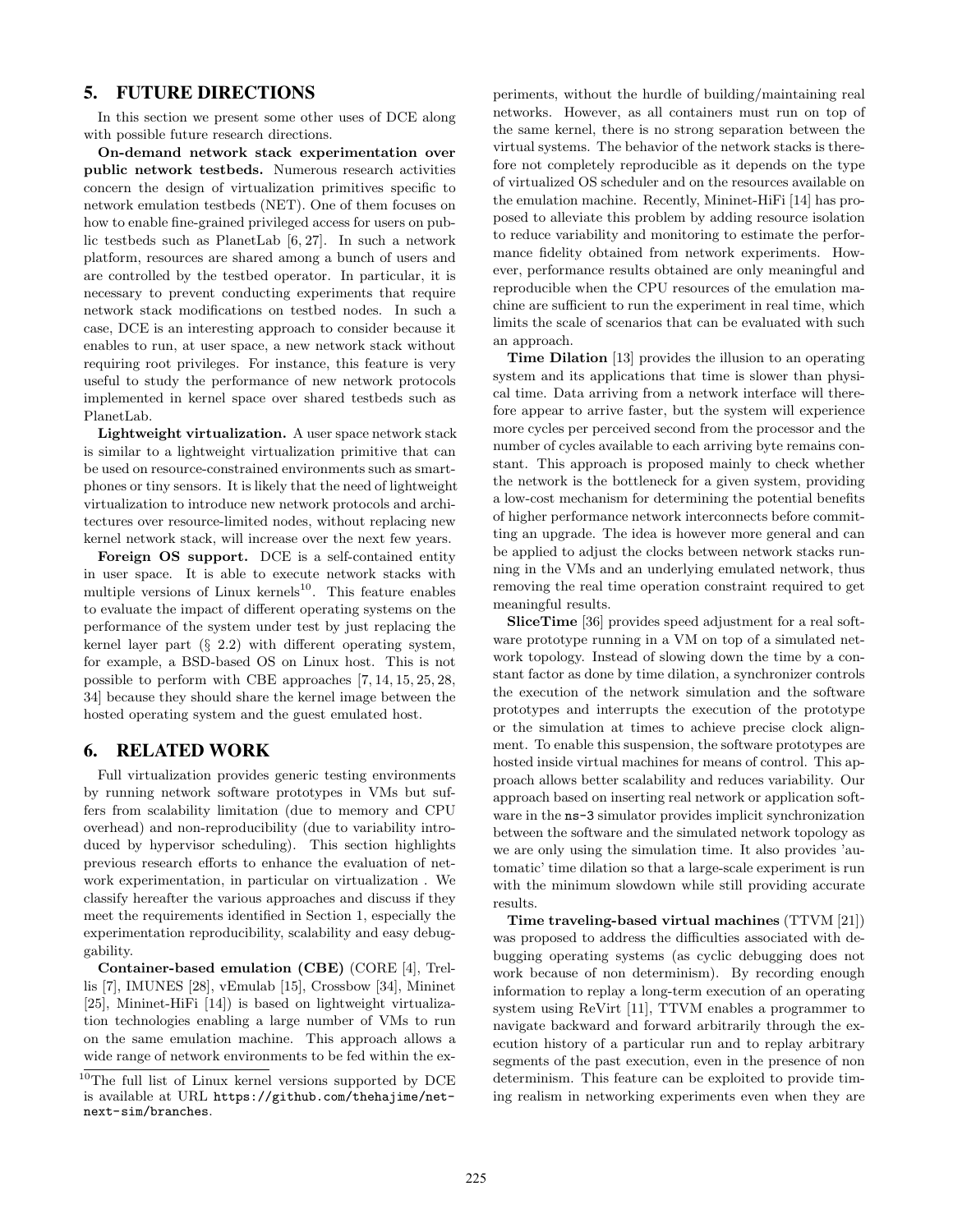| Table of Reproducible herwork experimental tools and their prospection      |            |                       |             |             |       |                 |
|-----------------------------------------------------------------------------|------------|-----------------------|-------------|-------------|-------|-----------------|
|                                                                             | Functional | Timing                | Topology    | Easy        | Easy  | Experimentation |
|                                                                             | realism    | realism               | Flexibility | replication | debug | scalability     |
| Container-based emulation<br>$[7]$ $[28]$ $[15]$ $[34]$ $[14]$ $[25]$ $[4]$ |            | $\text{(only } [14])$ |             |             |       |                 |
| Time dilation, traveling<br>$[13]$ $[21]$ $[36]$ $[26]$                     |            |                       |             |             |       |                 |
| Userspace network stack<br>$[16]$ $[12]$ $[32]$ $[20]$                      |            |                       |             |             |       |                 |
| Network Simulator Cradle<br>$17^{\circ}$                                    | (limited)  |                       |             |             |       |                 |
| Direct Code Execution (this paper)                                          |            |                       |             |             |       |                 |

<span id="page-9-1"></span>Table 6: Reproducible network experimental tools and their pros/cons.

not run in real time. However, the bootstrap time required for each OS instance takes a significant amount of time<sup>[11](#page-9-0)</sup>, which limits the practicality of this technology to repeat experiments. Simics [\[26\]](#page-11-12) is a full-system simulator used to run unchanged production binaries of the target hardware at high-performance speeds. Simics has the ability to execute a program in the forward and reverse direction. Reverse execution can illuminate how an exceptional condition or bug occurred.

User-space network stack implementation (Entrapid [\[16\]](#page-10-18), Rump [\[20\]](#page-10-20), Alpine [\[12\]](#page-10-19), nfsim [\[32\]](#page-11-13)) takes a different approach than DCE to enable easy debug of network protocol stacks. Basically, the network stack kernel code is transformed into a user space library, so that applications can bypass the host network stack in favor of the library. Entrapid [\[16\]](#page-10-18) reuses BSD 4.4 kernel code and allows multiple instances of the network stack to run in a single process. Rump [\[20\]](#page-10-20), which is already integrated in the NetBSD kernel, extends the latter approach to filesystem code as well as network stacks. While Entrapid and Rump offer debugging facilities and allow reproducing network experiments when enough resources are available on the machine, the use of wall clock time impedes experimentation reproducibility as it is the case with CBE approaches. Alpine [\[12\]](#page-10-19) and nfsim [\[32\]](#page-11-13) aim to enable automatic testing of kernel network stacks. By using their own clocks, reproducibility is provided but the per-process virtualization method implemented using the LD\_PRELOADed library makes complex the debugging of network stacks between different processes.

Network Simulation Cradle (NSC [\[17\]](#page-10-21)) is the ancestor of DCE [\[24\]](#page-11-3). It has been originally developed to provide realistic performance results of existing real-world TCP implementations. NSC parses and transforms different operating system's network stacks (e.g., FreeBSD, Linux, OpenBSD, lwip) into new C files compiled and linked with shared libraries used in network simulators. Both NSC and DCE use the network simulator's virtual time and facilities to provide a wide range of network environments. However, the use of NSC is limited to the validation of TCP protocols as it relies on a language-dependent source-level parser, which is unable to cope with the full set of languages and constructs found in

other network protocol implementations. By contrast, DCE allows to use broader features of the Linux kernel network stack, through carefully designed abstractions of network devices and time-related kernel API (see further details in  $§ 2.2$ ).

Table [6](#page-9-1) summarizes the discussion of prior work in this section. The DCE approach allows to provide both scalability, as experiments are no longer bound to run in real time, and easy debuggability, which derives from controllability of the single-process model, detailed in Section 2.

# 7. CONCLUSION

This paper proposes Direct Code Execution, the first open source framework that allows to integrate real Linux kernel and application code with a leading discrete-event network simulator. DCE provides a realistic, scalable and easy to use environment to reproduce and debug network experiments. We replicated an experiment described in the literature showing reproducible results by using the same protocol implementations over DCE. We also demonstrated a use case on automated code coverage testing that has shown achieving 55-86% coverage of the MPTCP code, and another use case showing easy debugging of netwroking stack.

We are confident this framework can help the network community to conduct reproducible experiments and make results more credible by adopting the principle of runnable papers.

# Acknowledgments

This research has been supported by the following projects: (1) the Strategic International Collaborative R&D Promotion Project of the Ministry of Internal Affairs and Communication, Japan, and by the European Union Seventh Framework Programme (FP7/2007-2013) under grant agreement No. 608533 (NECOMA); (2) INRIA and the Japanese Society for the Promotion of Science (JSPS) Joint Research Projects program in the context of the Simulbed associated team; (3) the National Institute of Information and Communications Technology (NICT).

The authors thank the anonymous reviewers for their comments and Dejan Kostic, our shepherd, for the guidance in improving the final paper. We also thank Thomas Hen-

<span id="page-9-0"></span> $^{11}\mathrm{The}$  bootstrap time might be reduced by using snapshots of the VMs after initialization.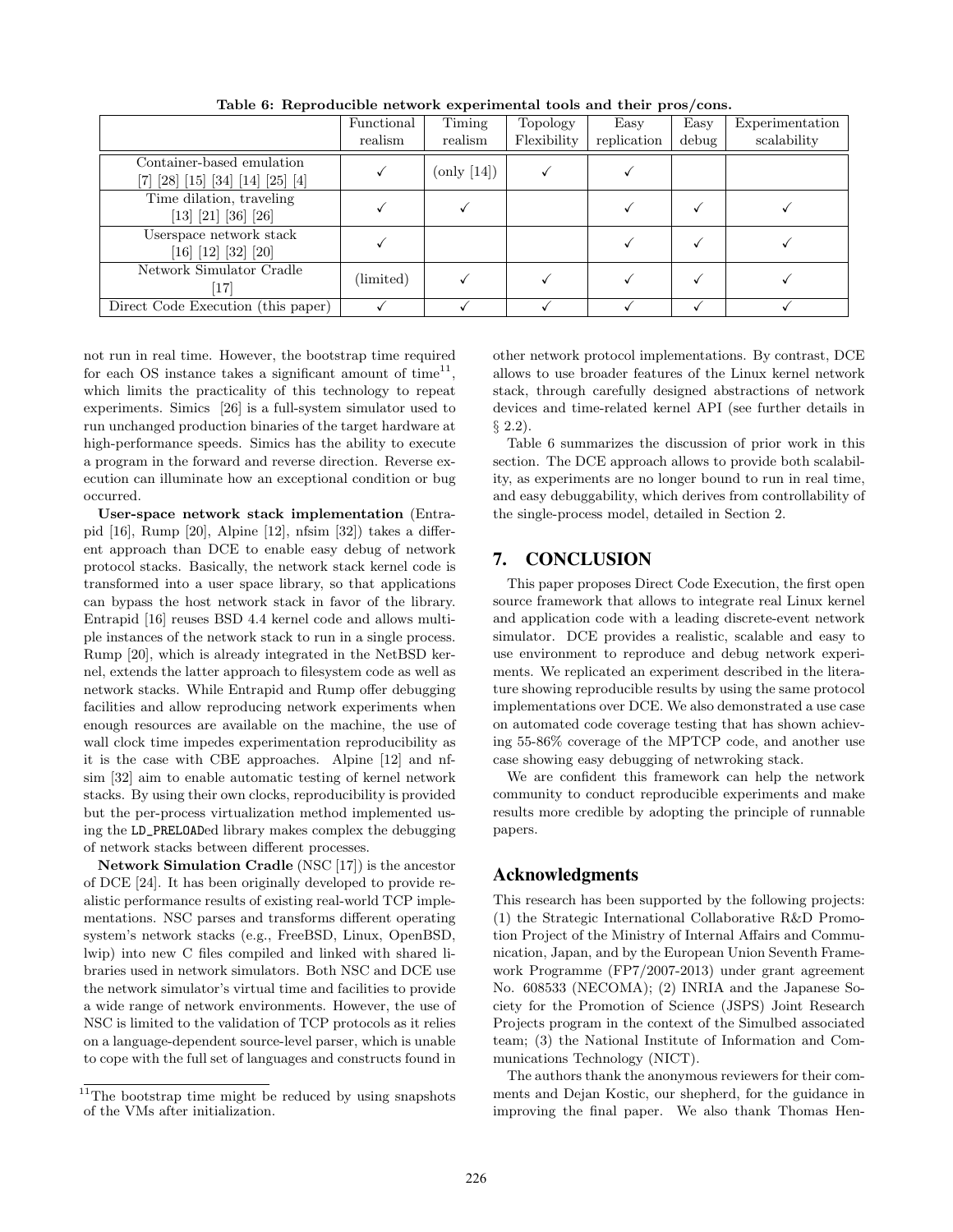derson for his insightful comments on this work and Alina Quereilhac for her proofreading on this paper.

# Code Availability

The source code described in this paper and the detailed information of each experiment are available at [http://yans.](http://yans.pl.sophia.inria.fr/trac/DCE/) [pl.sophia.inria.fr/trac/DCE/](http://yans.pl.sophia.inria.fr/trac/DCE/) If you viewed this paper electronically, click on figures/tables in the PDF to get more information about each result.

# 8. REFERENCES

- <span id="page-10-9"></span>[1] MPTCP Wireless Performance. [http:](http://reproducingnetworkresearch.wordpress.com/2012/06/06/mptcp-wireless-performance-draft/) [//reproducingnetworkresearch.wordpress.com/](http://reproducingnetworkresearch.wordpress.com/2012/06/06/mptcp-wireless-performance-draft/) [2012/06/06/mptcp-wireless-performance-draft/](http://reproducingnetworkresearch.wordpress.com/2012/06/06/mptcp-wireless-performance-draft/). (Accessed June 15th 2013).
- <span id="page-10-10"></span>[2] UMIP - Mobile IPv6 and NEMO for Linux. <http://umip.org/>. (Accessed June 3rd 2013).
- <span id="page-10-6"></span>[3] A. Adya, J. Howell, M. Theimer, W. J. Bolosky, and J. R. Douceur. Cooperative task management without manual stack management. In Proceedings of the 2002 USENIX ATC, 2002.
- <span id="page-10-14"></span>[4] J. Ahrenholz, C. Danilov, T. Henderson, and J. Kim. CORE: A real-time network emulator. In Proceedings of Military Communications Conference, MILCOM 2008, pages 1–7. IEEE, Nov. 2008.
- <span id="page-10-8"></span>[5] S. Barré, C. Paasch, and et al. Linux Kernel implementation of MultiPath TCP. <https://github.com/multipath-tcp/mptcp>. (v0.86 version, accessed June 3rd 2013).
- <span id="page-10-11"></span>[6] S. Bhatia, G. Di Stasi, T. Haddow, A. Bavier, S. Muir, and L. Peterson. Vsys: a programmable sudo. In Proceedings of the 2011 USENIX annual technical conference, USENIX ATC'11, pages 1–6, Berkeley, CA, USA, 2011. USENIX Association.
- <span id="page-10-12"></span>[7] S. Bhatia, M. Motiwala, W. Muhlbauer, Y. Mundada, V. Valancius, A. Bavier, N. Feamster, L. Peterson, and J. Rexford. Trellis: a platform for building flexible, fast virtual networks on commodity hardware. In Proceedings of the 2008 ACM CoNEXT Conference, CoNEXT '08, pages 72:1–72:6, New York, NY, USA, 2008. ACM.
- <span id="page-10-0"></span>[8] J. B. Buckheit and D. L. Donoho. Wavelab and reproducible research. Springer, 1995.
- <span id="page-10-1"></span>[9] J. F. Claerbou and M. F. Karrenfach. Electronic documents give reproducible research a new meaning. In 1992 SEG Annual Meeting, 1992.
- <span id="page-10-5"></span>[10] J. Dike. User Mode Linux. In Proceedings of the 5th Anual Linux Showcase and Conference, ALS'01, pages 3–14. USENIX Association, 2001.
- <span id="page-10-17"></span>[11] G. W. Dunlap, S. T. King, S. Cinar, M. A. Basrai, and P. M. Chen. ReVirt: enabling intrusion analysis through virtual-machine logging and replay. ACM SIGOPS Operating Systems Review, 36(SI):211–224, Dec. 2002.
- <span id="page-10-19"></span>[12] D. Ely, S. Savage, and D. Wetherall. Alpine: a user-level infrastructure for network protocol development. In Proceedings of the 3rd conference on

USENIX Symposium on Internet Technologies and Systems - Volume 3, USITS'01, pages 1–13, Berkeley, CA, USA, 2001. USENIX Association.

- <span id="page-10-15"></span>[13] D. Gupta, K. Yocum, M. McNett, A. C. Snoeren, A. Vahdat, and G. M. Voelker. To infinity and beyond: time-warped network emulation. In Proceedings of the 3rd conference on Networked Systems Design & Implementation - Volume 3, NSDI'06, pages 87–100, Berkeley, CA, USA, 2006. USENIX Association.
- <span id="page-10-2"></span>[14] N. Handigol, B. Heller, V. Jeyakumar, B. Lantz, and N. McKeown. Reproducible network experiments using container based emulation. In Proceedings of the 2012 ACM CoNEXT conference, CoNEXT '12, 2012.
- <span id="page-10-13"></span>[15] M. Hibler, R. Ricci, L. Stoller, J. Duerig, S. Guruprasad, T. Stack, K. Webb, and J. Lepreau. Large-scale virtualization in the emulab network testbed. In USENIX 2008 Annual Technical Conference on Annual Technical Conference, pages 113–128, 2008.
- <span id="page-10-18"></span>[16] X. Huang, R. Sharma, and S. Keshav. The ENTRAPID protocol development environment. In Proceedings of the Eighteenth Annual Joint Conference of the IEEE Computer and Communications Societies., volume 3 of INFOCOM '99, pages 1107 –1115 vol.3, Mar. 1999.
- <span id="page-10-21"></span>[17] S. Jansen and A. McGregor. Simulation with real world network stacks. In Proceedings of the 37th conference on Winter simulation, WSC '05, pages 2454–2463. Winter Simulation Conference, 2005.
- <span id="page-10-3"></span>[18] G. Jourjon, T. Rakotoarivelo, and M. Ott. A portal to support rigorous experimental methodology in networking research. In T. Korakis, H. Li, P. Tran-Gia, and H.-S. Park, editors, Testbeds and Research Infrastructure. Development of Networks and Communities, volume 90 of Lecture Notes of the Institute for Computer Sciences, Social Informatics and Telecommunications Engineering, pages 223–238. Springer Berlin Heidelberg, 2012.
- <span id="page-10-4"></span>[19] M. F. Kaashoek, D. R. Engler, G. R. Ganger, H. M. Briceño, R. Hunt, D. Mazières, T. Pinckney, R. Grimm, J. Jannotti, and K. Mackenzie. Application performance and flexibility on exokernel systems. In Proceedings of the sixteenth ACM symposium on Operating systems principles, SOSP '97, pages 52–65, New York, NY, USA, 1997. ACM.
- <span id="page-10-20"></span>[20] A. Kantee. Rump file systems: Kernel code reborn. In Proceedings of the 2009 conference on USENIX Annual technical conference, USENIX ATC'09, pages 1–14. USENIX Association, 2009.
- <span id="page-10-16"></span>[21] S. King, G. Dunlap, and P. Chen. Debugging operating systems with time-traveling virtual machines. In Proceedings of the 2005 USENIX annual technical conference, USENIX ATC'05. USENIX Association, 2005.
- <span id="page-10-7"></span>[22] C. Kingsley. Description of a very fast storage allocator, Documentation of 4.2 BSD Unix release, 1983.